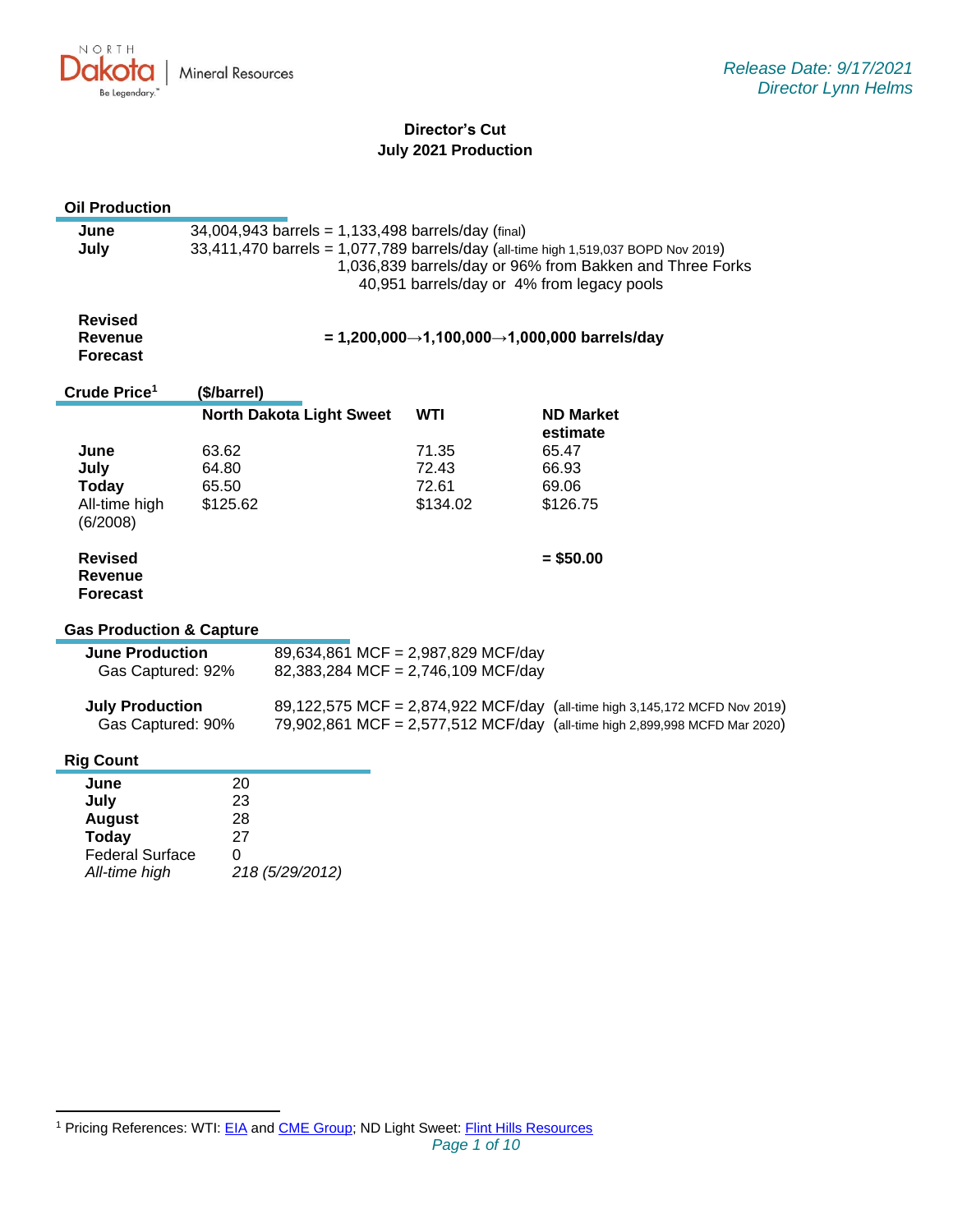**Mineral Resources** 

#### **Wells**

 $N$   $\cap$   $R$   $T$   $\vdash$ 

|                                              | June                     | July                                                                                                                                                                                      | <b>August</b>                                                   | <b>Revised Revenue Forecast</b>                   |
|----------------------------------------------|--------------------------|-------------------------------------------------------------------------------------------------------------------------------------------------------------------------------------------|-----------------------------------------------------------------|---------------------------------------------------|
| <b>Permitted</b>                             | 75 drilling<br>0 seismic | 40 drilling<br>0 seismic                                                                                                                                                                  | 79 drilling<br>0 seismic<br>(All-time high was 370 - Oct. 2012) |                                                   |
| <b>Completed</b>                             | 41 (Final)               | 47 (Revised)                                                                                                                                                                              | 53 (Preliminary)                                                | $30 \rightarrow 40 \rightarrow 50 \rightarrow 60$ |
| Inactive <sup>2</sup>                        | 1,839                    | 2,082                                                                                                                                                                                     |                                                                 |                                                   |
| <b>Waiting on</b><br>Completion <sup>3</sup> | 680                      | 521                                                                                                                                                                                       |                                                                 | -                                                 |
| <b>Producing</b>                             | 16,844                   | 16,881 (Preliminary)<br>(All-time high<br>16,844 in June<br>2021)<br>14,590 (86%) from<br>unconventional Bakken-<br><b>Three Forks</b><br>$2,291$ (14%) from legacy<br>conventional pools | ٠                                                               | -                                                 |

### **Fort Berthold Reservation Activity**

|                                  | Total   | Fee Land | <b>Trust Land</b> |
|----------------------------------|---------|----------|-------------------|
| Oil Production (barrels/day)     | 236,638 | 94 720   | 141.918           |
| <b>Drilling Rigs</b>             |         |          |                   |
| <b>Active Wells</b>              | 2.590   | 646      |                   |
| Waiting on completion            | TRD     |          |                   |
| <b>Approved Drilling Permits</b> | TRD     | 'RГ      | TRD               |
| <b>Potential Future Wells</b>    | 3.962   | 1.118    |                   |

### **Drilling and Completions Activity & Crude Oil Markets**

The drilling rig count was stable in the mid 50's second half of 2019 through May 2020. Drilling rig count fell 59% from January 2020 to July 2021 and is slowly increasing.

The number of well completions has been low and volatile since April 2020 as the number of active completion crews dropped from 25 to 1 then increased to 6 in July 2021 and to 12 this week.

OPEC+ reached a deal Sunday to phase out 5.8 million barrels per day of oil production cuts by September 2022 as prices of the commodity hit their highest levels in more than two years. Coordinated increases in oil supply from the group known as OPEC+ began in August. Overall production will increase by 400,000 barrels per day on a monthly basis from that point onward.

The International Energy Agency estimates a 1.5 million barrel per day shortfall for the second half of this year, indicating a tight market despite the gradual OPEC supply boost. EIA now estimates that supply and demand are balanced with demand returning to 2019 levels in the second quarter 2022.

<sup>2</sup> Includes all well types on IA and AB statuses: **IA** = Inactive shut in >3 months and <12 months;

**AB** = Abandoned (Shut in >12 months)

<sup>&</sup>lt;sup>3</sup> The number of wells waiting on completions is an estimate on the part of the director based on idle well count and a typical five-year average. Neither the State of North Dakota, nor any agency officer, or employee of the State of North Dakota warrants the accuracy or reliability of this product and shall not be held responsible for any losses caused by this product. Portions of the information may be incorrect or out of date. Any person or entity that relies on any information obtained from this product does so at his or her own risk.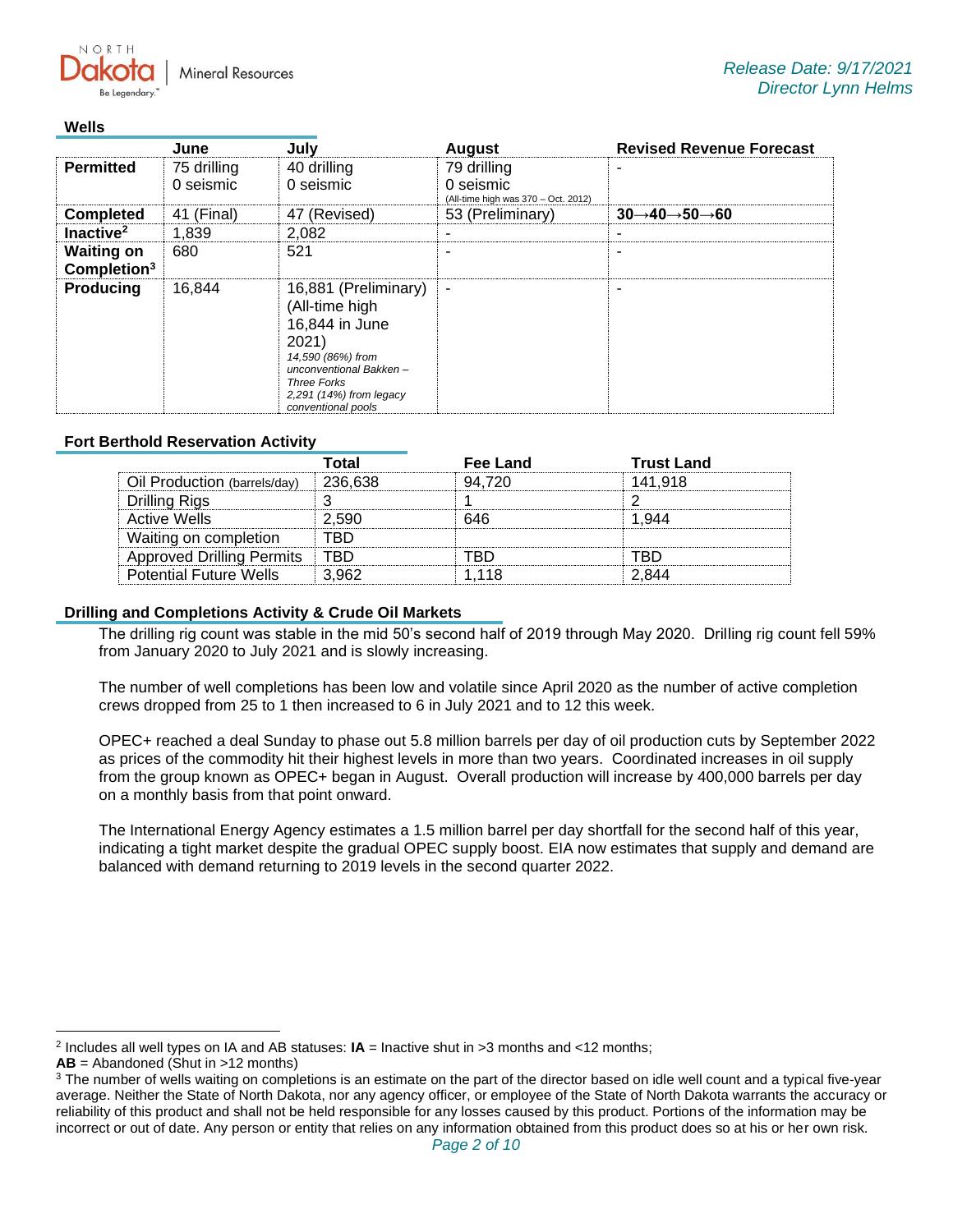*Release Date: 9/17/2021 Director Lynn Helms*





Crude oil transportation capacity including rail deliveries to coastal refineries is adequate, but could be disrupted due to:

- US Appeals Court for the ninth circuit upholding of a lower court ruling protecting the Swinomish Indian Tribal Community's right to sue to enforce an agreement that restricts the number of trains that can cross its reservation in northwest Washington state.
- DAPL Civil Action No. 16-1534 continues, but the courts have now ruled that DAPL can continue normal operations through March 2022.

Drilling activity is slowly increasing and operators continue to maintain a permit inventory of approximately 12 months.

### **Gas Capture**

NORTH

US natural gas storage is now 7% below the five-year average. Crude oil inventories are below normal in the US, but world storage is above the five-year average.

The price of natural gas delivered to Northern Border at Watford City increased to \$23.42/MCF February 17, 2021 and has returned to a significantly higher than normal level of \$4.77/MCF today. This results in a current oil to gas price ratio of 14 to 1. The state wide gas flared volume from June to July increased 55,689 MCFD to 297,410 MCF per day, and the percent flared increased to 10.2% while Bakken capture percentage decreased to 90% due to maintenance and outages at Bear Creek, Lonesome Creek, Robinson Lake, Tioga, and Watford City.

| The Commission established the following gas<br>capture goals:<br>Gas capture details are as follows:<br>October 1, 2014 - December 31, 2014<br>74%<br>90% 79,903,000 MCF<br>Statewide<br>January 1, 2015 - March 31, 2016<br>77%<br>90% 77,934,000 MCF<br>Statewide Bakken<br>April 1, 2016 - October 31, 2016<br>80%<br>90% 67,752,000 MCF<br>Non-FBIR Bakken<br>November 1, 2016 - October 31, 2018<br>85%<br>91% 15,447,000 MCF<br><b>FBIR Bakken</b><br>November 1, 2018 - October 31, 2020<br>88%<br>93% 13,406,000 MCF<br><b>Trust FBIR Bakken</b><br>November 1, 2020<br>91%<br>2,600,000 MCF<br>Fee FBIR<br>78% |                                                        |  |  |  |
|--------------------------------------------------------------------------------------------------------------------------------------------------------------------------------------------------------------------------------------------------------------------------------------------------------------------------------------------------------------------------------------------------------------------------------------------------------------------------------------------------------------------------------------------------------------------------------------------------------------------------|--------------------------------------------------------|--|--|--|
|                                                                                                                                                                                                                                                                                                                                                                                                                                                                                                                                                                                                                          | The historical high flared percent was 36% in 09/2011. |  |  |  |
|                                                                                                                                                                                                                                                                                                                                                                                                                                                                                                                                                                                                                          |                                                        |  |  |  |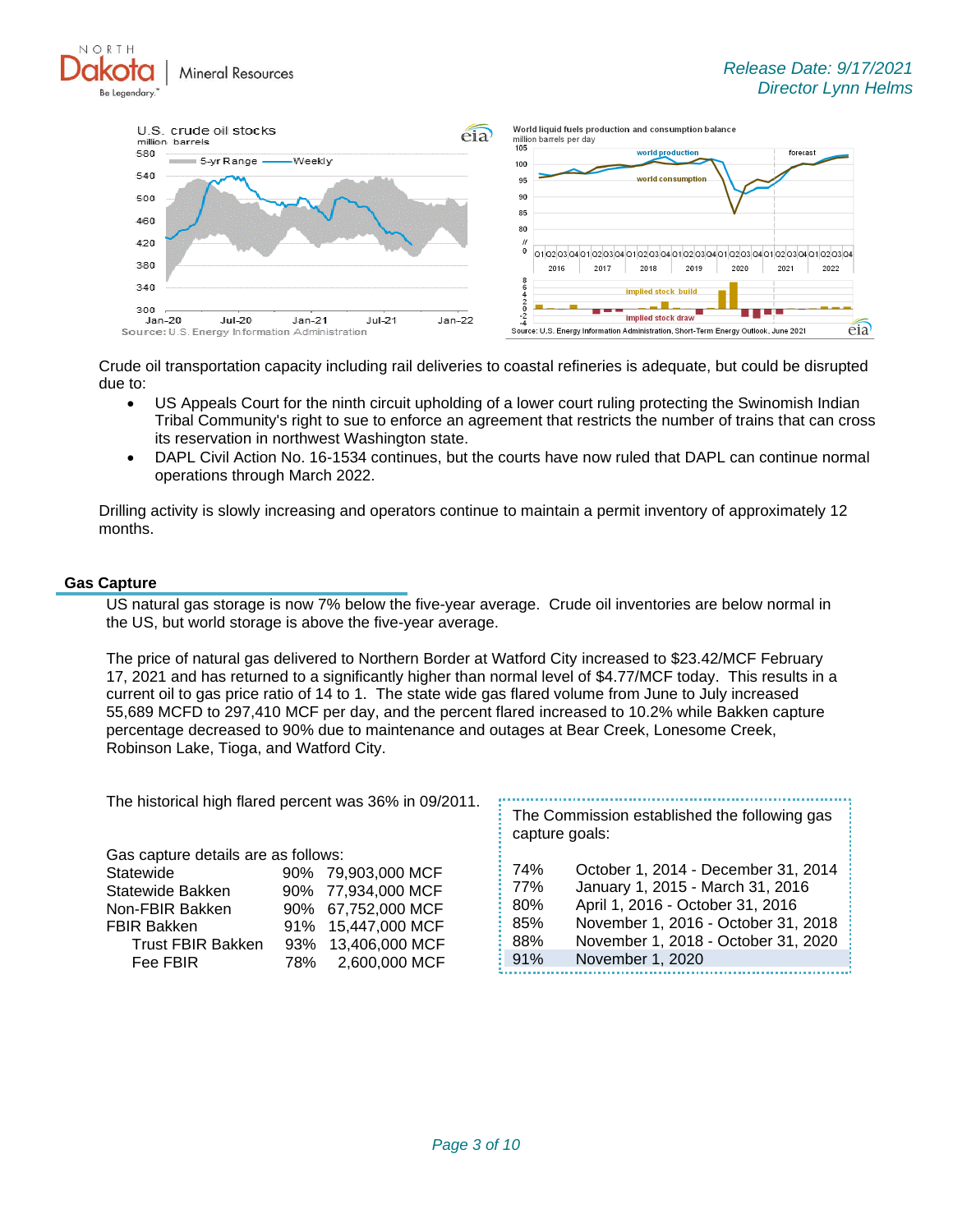## **Seismic**

Seismic activity for oil and gas has stopped.

| <b>Active</b><br><b>Surveys</b> | Recording   NDIC Reclamation<br>Proiects | Remediating | i Suspended i Permitted | (Oil and Gas) | Permitted |
|---------------------------------|------------------------------------------|-------------|-------------------------|---------------|-----------|
|                                 |                                          |             |                         |               |           |

# **Agency Updates**

**BIA** has published a new final rule to update the process for obtaining rights of way on Indian land. The rule was published 11/19/15 and became effective 12/21/15. The final rule can be found at

[https://www.federalregister.gov/articles/2015/11/19/2015-28548/rights-of-way-on-indian-land.](https://gcc02.safelinks.protection.outlook.com/?url=https%3A%2F%2Fwww.federalregister.gov%2Farticles%2F2015%2F11%2F19%2F2015-28548%2Frights-of-way-on-indian-land&data=04%7C01%7Ckahaarsager%40nd.gov%7Cd4cd997dd5354d4656bc08d979e064bb%7C2dea0464da514a88bae2b3db94bc0c54%7C0%7C0%7C637674826944041678%7CUnknown%7CTWFpbGZsb3d8eyJWIjoiMC4wLjAwMDAiLCJQIjoiV2luMzIiLCJBTiI6Ik1haWwiLCJXVCI6Mn0%3D%7C1000&sdata=iA7kSB4ctJIMybzXGB9xViB1IHo98GkUa4qqAizmK%2Fw%3D&reserved=0) On 3/11/16, the Western Energy Alliance filed a complaint and motion for a temporary restraining order and/or a preliminary injunction. On 04/19/16, the US District court for the District of North Dakota issued an order denying the motion for a preliminary injunction. The new valuation requirements were resulting in increased delays so BIA provided a waiver that expires 04/05/2020. On 03/09/2020 the NDIC submitted comments supporting an extension of that waiver through 04/05/2021 to allow infrastructure development to continue while BIA develops and implements the new process. NDIC comments can be found at<http://www.nd.gov/ndic/ic-press/Sweeney%20letter%20200309.pdf>

**BLM on 1/20/21 DOI issued order 3395** implementing a 60 day suspension of Federal Register publications; issuing, revising, or amending Resource Management Plans; granting rights of way and easements; approving or amending plans of operation; appointing, hiring or promoting personnel; leasing; and permits to drill. On 1/27/21 President Biden issued an executive order that mandates a "pause" on new oil and gas leasing on federal lands, onshore and offshore, "to the extent consistent with applicable law," while a comprehensive review of oil and gas permitting and leasing is conducted by the Interior Department. There is no time limit on the review, which means the president's moratorium on new leasing is indefinite. The order does not restrict energy activities on lands the government holds in trust for Native American tribes.

**What is the percentage of federal lands in ND?**

Mineral ownership in ND is 85% private, 9% federal (4% Indian lands and 5% federal public lands), and 6% state. 66% of ND spacing units contain no federal public or Indian minerals, 24% contain federal public minerals, 9% contain Indian minerals,1% contain both.

### **How many potential wells could be delayed or not drilled by a Biden administration ban on drilling permits and hydraulic fracturing on federal lands?**

A spatial query found 3,443 undrilled wells in spacing units that would penetrate federal minerals, 2,902 undrilled wells in spacing units would penetrate BIA Trust minerals (700 tribal minerals and 2,202 allotted minerals), and the total number of wells potentially impacted is 6,345. The minimum number of future Bakken wells is 24,000 so the 3,443 wells on federal public lands =  $14\%$ , and the 2,902 wells on trust lands =  $12\%$ . **What is the potential federal royalty loss from a Biden administration ban on drilling permits and hydraulic fracturing on federal lands?**

A recent study from University of Wyoming estimated the ND loss as follows: 2021-2025 \$76 million, 2026-2030 \$113 million, 2031-2035 \$160 million, and 2036-2040 \$221 million for a total of \$570 million over 15 years. Please note that 50% of the royalties on federal public lands go to the state and 50% of the state share goes to the county where the oil was produced.

The U.S. Interior Department launched its review of the federal oil and gas leasing program on 3/25/21, a key step that will determine whether the Biden administration will permanently halt new leases on federal land and water. The review kicked off with a public forum on oil and gas leasing on federal land and water, with participants representing industry, environmental conservation and justice groups, labor and others, and commence an online comment period. This input will inform an interim report to be released in early summer outlining next steps and recommendations on the future of the program and what can be done to reform how leases are managed and how much revenue should go to taxpayers and other issues.

On 7/7/21 North Dakota sued the Department of Interior (DOI), Secretary of Interior Debra Haaland, Bureau of Land Management (BLM), Director of the BLM Nada Culver, and Director of the Montana-Dakotas BLM John Mehlhoff in US District Court for the District of North Dakota. The lawsuit requests the court: Compel the Federal Defendants to hold quarterly lease sales.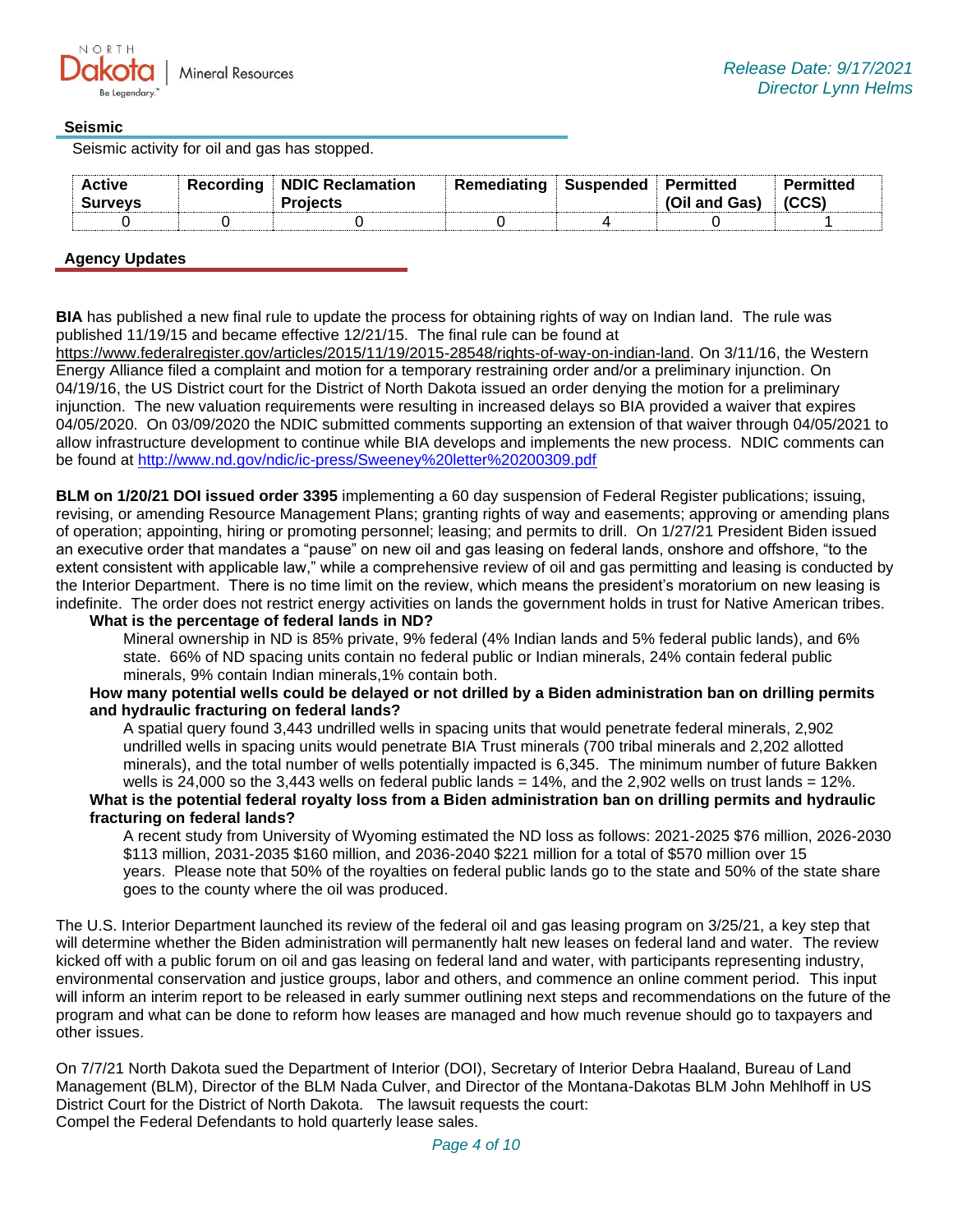

Prohibit the Federal Defendants from cancelling quarterly lease sales. Enjoin the Secretary implementing a moratorium on federal lease sales. Declare that Federal Defendants are in violation of MLA, FLPMA, NEPA, and APA. Grant other relief sought and as the court deems proper to remedy the violations. There are 811 tracts nominated for pending lease sales in ND:

- 566 are pending NEPA or surface manager concurrence
- 236 are fully evaluated, and waiting for scheduled auction value to ND 1,011 wells and \$4.8 billion (GPT, OET, NDTL royalties, federal royalties, sales tax and income tax)
- 9 are planned for auction Q1 and Q2 2021 6 for March and 3 for June value to ND 20 wells and \$82.3 million (GPT, OET, NDTL royalties, federal royalties, sales tax and income tax)

It is too late to notice and hold Q3 sale – 2 more tracts impacted - value to ND 23 wells and \$157.6 million (GPT, OET, NDTL royalties, federal royalties, sales tax and income tax)

**BLM published a new final rule 43 CFR Parts 3100, 3160 and 3170 to update and replace its regulations on venting and flaring of natural gas** effective 1/17/16. The final rule can be viewed online at [https://www.blm.gov/programs/energy-and-minerals/oil-and-gas/operations-and-production/methane-and-waste](https://gcc02.safelinks.protection.outlook.com/?url=https%3A%2F%2Fwww.blm.gov%2Fprograms%2Fenergy-and-minerals%2Foil-and-gas%2Foperations-and-production%2Fmethane-and-waste-prevention-rule&data=04%7C01%7Ckahaarsager%40nd.gov%7Cd4cd997dd5354d4656bc08d979e064bb%7C2dea0464da514a88bae2b3db94bc0c54%7C0%7C0%7C637674826944041678%7CUnknown%7CTWFpbGZsb3d8eyJWIjoiMC4wLjAwMDAiLCJQIjoiV2luMzIiLCJBTiI6Ik1haWwiLCJXVCI6Mn0%3D%7C1000&sdata=X%2BozAbC5KolIT9irweSsf7M7ZQO8OYk1kl98wbFXaCs%3D&reserved=0)[prevention-rule](https://gcc02.safelinks.protection.outlook.com/?url=https%3A%2F%2Fwww.blm.gov%2Fprograms%2Fenergy-and-minerals%2Foil-and-gas%2Foperations-and-production%2Fmethane-and-waste-prevention-rule&data=04%7C01%7Ckahaarsager%40nd.gov%7Cd4cd997dd5354d4656bc08d979e064bb%7C2dea0464da514a88bae2b3db94bc0c54%7C0%7C0%7C637674826944041678%7CUnknown%7CTWFpbGZsb3d8eyJWIjoiMC4wLjAwMDAiLCJQIjoiV2luMzIiLCJBTiI6Ik1haWwiLCJXVCI6Mn0%3D%7C1000&sdata=X%2BozAbC5KolIT9irweSsf7M7ZQO8OYk1kl98wbFXaCs%3D&reserved=0). North Dakota, Wyoming, Montana, Western Energy Alliance, and IPAA filed for a preliminary injunction to prevent the rule going into effect until the case is settled. A hearing in Casper, Wyoming was held 1/6/17. On 1/16/17 the court denied all of the petitioners' motions for preliminary injunctions. **On 2/3/17 the US House of Representatives voted 221-191 to approve a Congressional Review Act resolution against the rule.** On 3/28/17 President Trump issued an executive order which in part directs "The Secretary of the Interior shall review the following final rules, and any rules and guidance issued pursuant to them, for consistency with the policy set forth in section 1 of this order and, if appropriate, shall, as soon as practicable, suspend, revise, or rescind the guidance, or publish for notice and comment proposed rules suspending, revising, or rescinding those rules". This rule is included in the list as item (iv). North Dakota plans to continue active participation in the litigation of this rule until the BLM takes final action eliminating the rule. **On 5/10/17 the Senate voted 51 to 49 against the CRA, allowing the rule to remain in effect.** On 6/27/17 U.S. D. Ct. Judge Skavdahl granted BLM's motion to extend the merits briefing schedule by 90 days, based on BLM's APA 705 stay and BLM's representations regarding its plans to reconsider the VF Rule. Opening briefs were filed 7/3/17. On 7/5/17 California and New Mexico sued BLM in the U.S. District Court for the Northern District of California, seeking a declaratory judgement that BLM's APA 705 stay was illegal and vacating the stay. The relief they request would vacate the stay of the January 2018 compliance et al deadlines, bringing them all back into force. BLM officials encouraged North Dakota to intervene. On 7/12/17 a group of NGOs including the Fort Berthold Protectors of Water and Earth Rights filed a separate suit against the BLM in federal court in the U.S. District Court for the Northern District of California, seeking a declaratory judgement that BLM's APA 705 stay was illegal and vacating the stay. California and New Mexico, along with various environmental groups, have challenged BLM's stay in the Northern District of California, and filed a motion for summary judgment on 7/26/17. On 8/24/17 North Dakota filed a response supporting BLM's motion, a motion to intervene, and a motion to change venue to Wyoming in an attempt to prevent all of the litigation regarding the timing of the Flaring Rule, including the future rulemakings further extending compliance deadlines that BLM has stated that it intends to publish, could end up in front of the magistrate judge in the Northern District of California instead of Judge Skavdahl in Wyoming. On 10/04/17 the federal magistrate judge in the Northern District of California granted the summary judgement motion by California, New Mexico, and several NGOs throwing out BLM's administrative and temporary postponement of several of the future rules compliance dates/obligations. On 10/05/17 the BLM issued a Federal Register Notice for a proposed rule that if finalized will delay certain requirements of the BLM Rule until 1/17/2019. North Dakota submitted comments to (1) support BLM's decision to delay certain compliance requirements and (2) continue to make the record that BLM exceeded its authority to promulgate the rule in the first place with particular emphasis on the specific/unique North Dakota considerations at issue. NDIC comments are available at [http://www.nd.gov/ndic/ic-press/dmr-blm](http://www.nd.gov/ndic/ic-press/dmr-blm-comments17-11.pdf)[comments17-11.pdf.](http://www.nd.gov/ndic/ic-press/dmr-blm-comments17-11.pdf) BLM, the states of CA & NM, and the NGOs supporting the current final rule were granted an extension to file response briefs to December 11<sup>th</sup> in the WY court. On 11/29/17 North Dakota filed a response to industry petitioner's motion for a preliminary injunction supporting a preliminary or permanent injunction. On 12/4/17 USDOJ petitioned the 9<sup>th</sup> US Judicial Circuit Court in San Francisco to review and overturn the Northern District of California court's November decision ordering the US Bureau of Land Management to make oil and gas producers comply with the methane emissions requirements while the rules are being reviewed. On 12/7/17 BLM published a rule in the Federal Register delaying the methane regulation until January 2019, saying the previous rule is overly burdensome to industry. Officials said the delay will allow the federal Bureau of Land Management time to review the earlier rule while avoiding tens of millions of dollars in compliance costs to industry that may turn out to be unnecessary. On 12/19/17 BLM was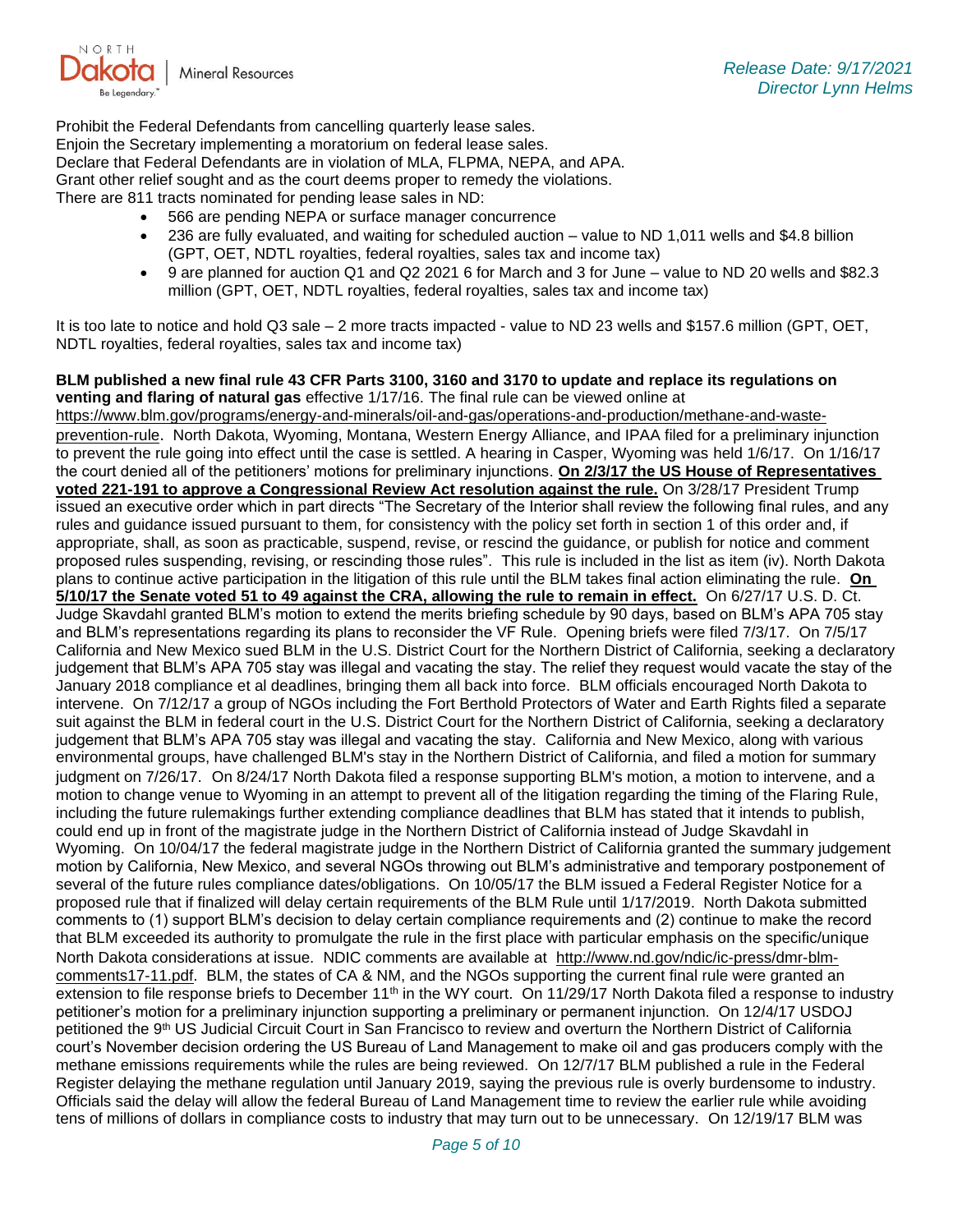

sued by California, New Mexico, and a large group of NGOs in the Northern District of California federal court over the 12/7/17 rule extending certain compliance dates in BLM's 2016 Rule. The complaint requests that BLM's extension rule be set aside and the provisions it relates to reinstated. On 12/26/17 BLM filed a motion seeking to stay the litigation in the U.S. District Court case in WY and to vacate the 1/5/2018 briefing deadline, a motion in which the industry trade associations and Montana and Wyoming joined. North Dakota and Texas filed a short response on 12/27/17 asking the Court to deny the motion or allow until 1/12/18 to fully respond to BLM's holiday week motion. On 12/29/17 the Wyoming district court granted BLM's motion to stay the 2016 Rule challenge litigation. On 2/22/18 BLM published a new rule proposal to revise the 2016 final Waste Prevention Rule (also known as the venting and flaring rule). The proposed rule would eliminate duplicative regulatory requirements and re-establish long-standing requirements that the 2016 final rule sought to replace. The Federal Register notice specifically requested comment on ways that the BLM can reduce the waste of gas by incentivizing the capture, reinjection, or beneficial use of the gas. NDIC comments can be viewed at [http://www.nd.gov/ndic/ic-press/blm%20comments%20180417.pdf.](http://www.nd.gov/ndic/ic-press/blm%20comments%20180417.pdf) On 2/22/18 Judge Orrick in the Northern District of California entered a preliminary injunction against the BLM's "Suspension Rule" which suspended for one year certain compliance deadlines in BLM's Venting and Flaring Rule. Judge Orrick also denied North Dakota's motion to transfer the case to the District of Wyoming where Judge Skavdahl had stayed the original rule on the grounds that parties were protected by the Suspension Rule. The immediate effect of this decision was to reinstate the BLM Venting and Flaring Rule in full, along with compliance deadlines that became effective 1/17/2018, and remove the protections relied upon by Judge Skavdahl the District of Wyoming case. On 3/7/18 U.S. District Court Judge Skavdahl granted the North Dakota/Texas Motion to lift the stay in the challenge to the BLM's Venting & Flaring Rule. The California Court explicitly adopted North Dakota's central position in intervention - stating that "I express no judgment whatsoever in this opinion on the merits of the [V&F] Rule," showing great deference to Judge Skavdahl and the existing case in his Court and rejecting the California, NM, and NGOs request to uphold the V&F Rule. On 4/4/18 U.S. District Judge Skavdahl issued an order granting Wyoming's request for a partial stay of the Rule under Section 705 of the APA. The Court's limited Stay Order provides immediate relief to industry, but the balance of the Rule, including BLM's unlawful exercise of authority over State and private mineral interests through an over-inclusive application of communitization remains. The Court denied the North Dakota/Texas motion to move forward to complete briefing on the merits, and also denied industry's motion for a preliminary injunction. The Court expressed frustration with " the administrative dysfunction" reflected by this case as it ping-pongs between the District Courts of Wyoming and California and BLM's various attempts to delay, rescind or replace the Rule, concluding that "going forward on the merits at this point remains a waste of judicial resources and disregards prudential ripeness concerns." On 4/5/18 15 NGOs filed a Notice of Appeal with the 10th Circuit. California & New Mexico followed suit on 4/5/18 and have now also filed an appeal with the 10th Circuit. On 9/12/18 North Dakota filed a brief in the  $10<sup>th</sup>$  Circuit Court of Appeals urging the Court, if it chooses to reverse the Wyoming district court's Stay Order, to remand the case back to the Wyoming district court with direction to finish this protracted legal process by promptly proceeding to a ruling on the merits. On 9/18/18 BLM issued their final rule revising the Obama-era Waste Prevention Rule, also referred to as the venting and flaring rule. The new rule will better align venting and flaring regulations with President Trump's priorities on energy development, job creation, and reduced compliance costs. These changes will also allow BLM to recognize existing state regulatory efforts and avoid duplicative requirements. In response to comments and after further consideration, the BLM made the following modifications to the proposed rule in this final rule: (1) Clarification that the 24-hour limit on royalty-free flaring during downhole well maintenance and liquids unloading in § 3179.104 applies "per event"; (2) Addition of a standard for "applicable rules, regulations, or orders" of a State regulatory agency or tribe in § 3179.201(a); and (3) Addition of a provision allowing for tribes to seek BLM approval to have tribal rules apply in place of any or all of the provisions of subpart 3179. The revised rule goes into effect on 11/27/18. On 9/28/18 a coalition of 17 conservation and tribal citizen groups filed a lawsuit challenging the decision to revise the Bureau of Land Management's Waste Prevention Rule, stating that the rule violates a number of existing federal policies. The states of New Mexico and California also filed a lawsuit challenging BLM's action. The BLM and NDIC have reached an impasse on negotiations for an agreement to implement section 3179.201, but continue to communicate regarding possible ways to resolve the disagreement. On 08/15/20 the U.S. District Court for the Northern District of California invalidated the 2018 revisions to the 2016 Waste Prevention Rule. This ruling means that the Waste Prevention Rule goes back in effect in 90 days, and the oil and gas industry will have to comply with the Rule's requirements. U.S. District Judge Yvonne Gonzalez Rogers found that the 2018 rescission violated federal law because it ignored the federal government's statutory duty to prevent waste, instead relying almost entirely on "inadequate or nonexistent state regulations". On 08/25/20 the citizen groups and state respondents filed a supplemental response brief in the US District Court District of Wyoming. On 09/04/20 North Dakota and Texas filed a reply brief of petitionerintervenors in the US District Court District of Wyoming. On 10/8/20 US District Judge Skavdahl issued an opinion agreeing with North Dakota's split estate argument concluding that BLM's right to regulate "waste" from federal interests does not give it the right to impose federal requirements on communitized State and private interests, that the BLM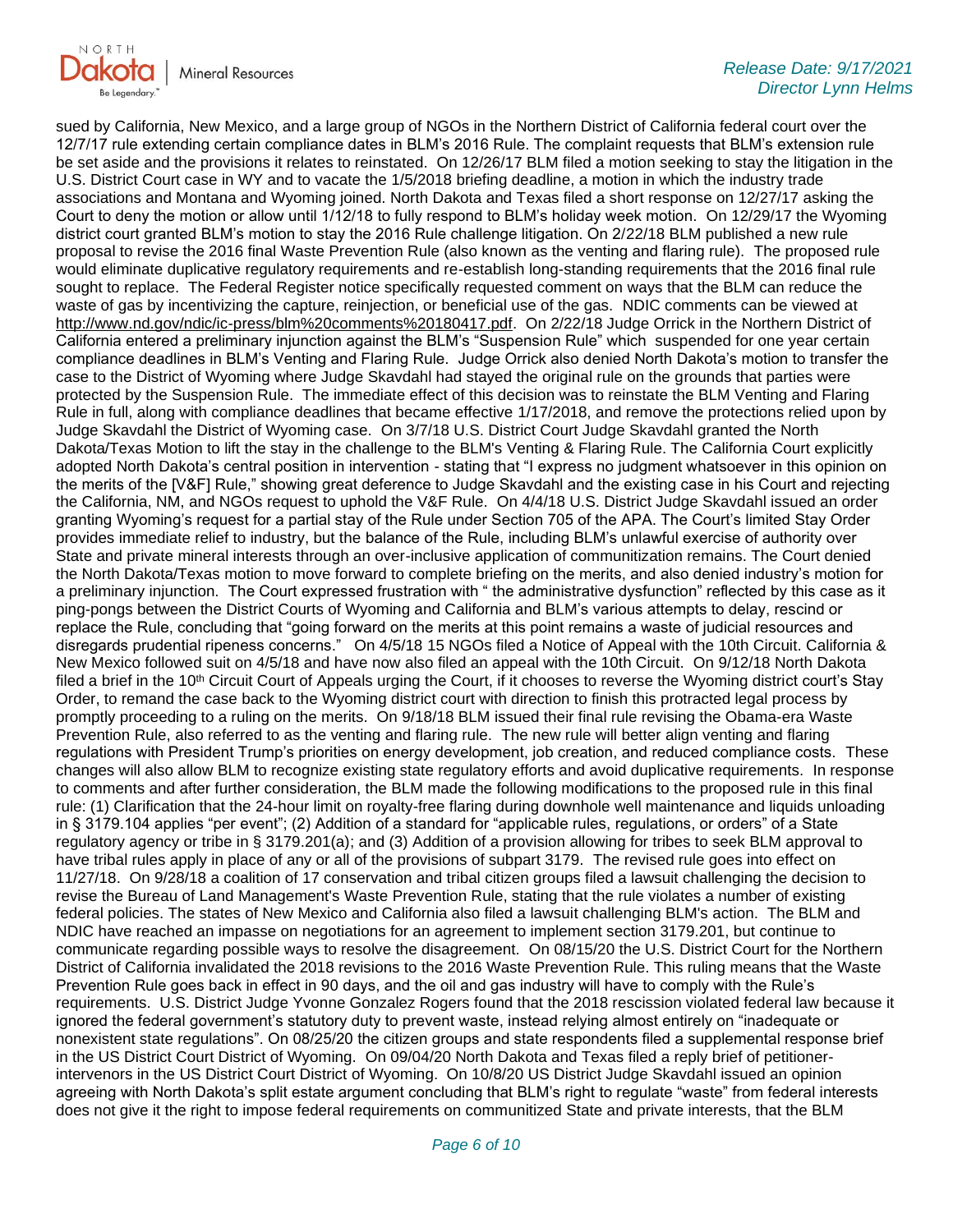

unlawfully stepped over the line into EPA and state Clean Air Act jurisdiction, and rejecting several elements of BLM's cost-benefit analysis, including that BLM cannot justify the rule based primarily on alleged environmental "co-benefits" and that BLM should not have used the so-called "global cost of carbon" in its calculations. He also wrote with some humor, reflecting on the tortured process of setting policy through litigation "So, three and a half years later, after several turns and loopty-loops, it seems the roller coaster has returned to the station, though the Court doubts any of the parties will be exiting the ride just yet, as it is likely this Court's decision will not end this ride but simply serve as a lift hill transporting it to another level." As expected, on 12/21/20, CA and NM appealed Judge Skavdahl's decision to the US Court of Appeals for the 10<sup>th</sup> Circuit.

**BLM** revised final regulations for hydraulic fracturing on federal and Indian lands were published in the CFR on 3/26/15 and they were scheduled to go into effect 6/24/15. North Dakota, Colorado, Utah, Wyoming, Western Energy Alliance, and IPAA filed for a preliminary injunction to prevent the rules going into effect until the case is settled. Following a lengthy hearing in Casper, Wyoming on 6/23/15, the court issued a stay on the rules. On 9/30/15 the court granted a preliminary injunction, preventing the rules from being enforced until litigation on the rule is final. The 10<sup>th</sup> Circuit Court of Appeals issued an order 3/10/16 denying the industry alternative motion for a stay. On 6/21/16 the court found the rule to be unlawful and ordered it set aside. The plaintiffs filed a motion with the US Court of Appeals for the Tenth Circuit to dismiss the appeal of the preliminary injunction. The Department of Justice on behalf of the BLM and the intervening environmental groups filed an appeal of the decision on the rule and oppose the motion to dismiss the appeal of the preliminary injunction. The North Dakota Response Brief to the US Court of Appeals for the Tenth Circuit was filed 9/15/16. NDIC comments on the rule can be found at<http://www.nd.gov/ndic/ic-press/BLM-comments-120625.pdf>. On 3/28/17 President Trump issued an executive order which in part directs "The Secretary of the Interior shall review the following final rules, and any rules and guidance issued pursuant to them, for consistency with the policy set forth in section 1 of this order and, if appropriate, shall, as soon as practicable, suspend, revise, or rescind the guidance, or publish for notice and comment proposed rules suspending, revising, or rescinding those rules". This rule is included in the list as item (i). On 5/4/2017 BLM filed a request asking the court to hold the appeal in abeyance as it will "soon" initiate a rulemaking process to revise or rescind the 2015 Rule, that it had the authority to issue the Rule, but conceding that the Rule does not reflect BLM's current priorities or policies, as reflected in certain recent Presidential Executive Orders. After the BLM submitted its filings the 10th Circuit Court Appeals immediately directed the petitioners (including North Dakota) and the intervenors to file briefs by 6/5/17 to respond to BLM's position. Two amicus groups that submitted merits briefs (the law school professors and former DOI officials) filed supplemental amicus briefs on the questions posed by the Court following the change of Administrations. The Court's Supplemental Order authorized the filing of these additional amicus briefs. Both briefs seek to capitalize on the BLM's continued insistence that it had the authority to issue the Rule (but concede that the 2015 HF Rule does not reflect BLM's current priorities or policies as reflected in certain recent Presidential Executive Orders). The two amicus groups solicit the Court to rule on the merits of the BLM and NGO appeals and to overturn the District Court decision, actually asking the Court to issue an advisory opinion on the BLM's authority. In addition to addressing the NGO arguments, North Dakota will respond to these two briefs in the context that all three parties are asking the Court to do what it is prohibited from doing by Article III of the U.S. Constitution. North Dakota filed a response brief 6/20/17 in support of the BLM action to put the rule in abeyance and take final action vacating the rule. Oral arguments before the 10<sup>th</sup> Circuit took place 7/27/17. A recording of the oral arguments is now available on the home page of the court's website [http://www.ca10.uscourts.gov.](https://gcc02.safelinks.protection.outlook.com/?url=https%3A%2F%2Furldefense.proofpoint.com%2Fv2%2Furl%3Fu%3Dhttp-3A__www.ca10.uscourts.gov%26d%3DDwMGaQ%26c%3D2s2mvbfY0UoSKkl6_Ol9wg%26r%3D-wqsZnBxny594KY8HeElow%26m%3DUl_VtJUX6iW5pvHjCcBxUWtskC0F4Dhry3sPtcEHvCw%26s%3DlaRHiLDv5w8otcQWQjpn82WMieoB2AZ-Q4M1LFQPL5s%26e%3D&data=04%7C01%7Ckahaarsager%40nd.gov%7Cd4cd997dd5354d4656bc08d979e064bb%7C2dea0464da514a88bae2b3db94bc0c54%7C0%7C0%7C637674826944051628%7CUnknown%7CTWFpbGZsb3d8eyJWIjoiMC4wLjAwMDAiLCJQIjoiV2luMzIiLCJBTiI6Ik1haWwiLCJXVCI6Mn0%3D%7C1000&sdata=7z34uHhdXnYjw%2B%2F7s5GD3Qva9QCyYkHYoNemg%2BqzLzI%3D&reserved=0) NDIC filed comments supporting BLM's rescission of the rule that can be found at [http://www.nd.gov/ndic/ic-press/dmr-blm-comment17-9.pdf.](http://www.nd.gov/ndic/ic-press/dmr-blm-comment17-9.pdf) On 09/21/17 the 10th Circuit issued a split (2-1) decision to dismiss the appeals as prudentially unripe, vacate the district court's judgment invalidating the rule, and remand with instructions to dismiss the underlying action without prejudice. Appellees State of North Dakota, State of Colorado, State of Utah, and State of Wyoming's filed a Petition for Panel Rehearing And/Or Request for En Banc Determination on 11/03/17. On 11/06/17 the court ordered the appellants to file a response to the Petition on or before 11/20/2017. The En Banc rehearing request was denied. The 10<sup>th</sup> circuit court has not yet issued its mandate ending the current round of litigation in the Wyoming District court. The Ute tribe filed a motion on 1/12/18 asking the court to dismiss the appeals as moot based on the publication of the rescission rule and leave the WY court decision to vacate the rule in place. The court ordered the DOJ and BLM to file a response by 1/22/18. On 12/29/17 BLM published a final rule rescinding the 2015 Hydraulic Fracturing rules with 2 exceptions 1) the rule does not restore language requiring pre-approval of non-routine hydraulic fracturing operations and 2) the rule does not rescind changes to 43 CFR 3160 due to other rules published between 3/26/15 and 12/29/17 (electronic filing and venting & flaring rules). On 2/7/18 North Dakota filed a reply in support of its motion to dismiss the original rule appeal as moot pursuant to Federal Rule of Appellate Procedure 27(a)(4), and request that the Court should not issue the mandate, nor vacate the District Court's judgment based on two new and important developments: (1) on December 29, 2017, the Bureau of Land Management (BLM) promulgated a final rule rescinding the Hydraulic Fracturing Rule ("HF Rule"), and (2) on 1/24/2018,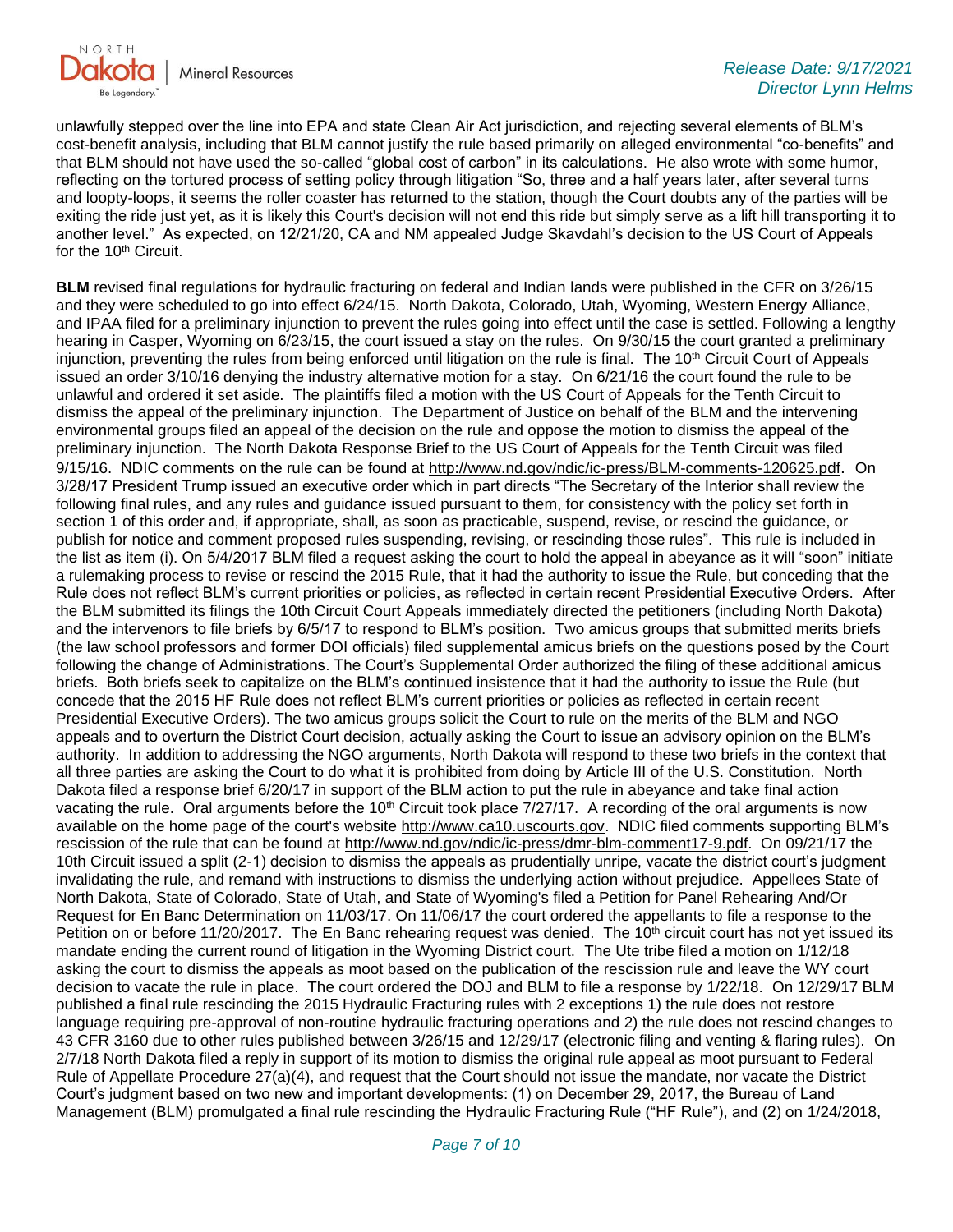

the Citizen Group Intervenors challenged the repeal of the HF Rule ("HF Repeal Rule") in the U.S. District Court for the Northern District of California.

**CEC** On 02/25/2020 the Council on Environmental Quality published a proposal to modernize its National Environmental Policy Act (NEPA) regulations. On 03/09/2020 the NDIC submitted comments in support of the CEQ proposal. NDIC comments can be found at<http://www.nd.gov/ndic/ic-press/Council%20of%20Environmental%20Quality%20200309.pdf>. On July 15, 2020 the Trump administration issued an executive order to reduce the types and number of projects that will be subject to review under the NEPA, shorten the timeline for reviews, and drop a requirement that agencies consider the cumulative environmental effects of projects, such as their contribution to climate change. On 7/29/20 a coalition of 20 environmental justice, outdoor recreation and conservation groups — led by the Western Environmental Law Center (WELC) and Earthjustice — filed a lawsuit over CEQ's regulations in the U.S. District Court for the District of Northern California.

**CONGRESS** on 3/1/21 Democratic members of the United States House of Representatives Committee on Energy and Commerce filed the "Climate Leadership and Environmental Action for our Nation's Future Act" also known as the "CLEAN Future" Act to "address the climate crisis". The CLEAN Future Act would amend and require the new regulations under Clean Air Act (CAA), Safe Drinking Water Act (SDWA), Solid Waste Disposal Act (SWDA), Comprehensive Environmental Response, Compensation and Liability Act (CERCLA) of 1980, National Environmental Policies Act (NEPA) of 1969, Emergency Planning and Community Right-to-Know (EPCRA) Act of 1986, Energy Policy Act of 2005 (EPAct), Natural Gas Act , Federal Power Act, Public Utility Regulatory Policies Act of 1978, National Security Act of 1947, and the Securities Exchange Act of 193. The CLEAN Future Act would impose redundant regulations and net sequestration requirements on Enhanced Oil Recovery injection wells, reduce hydraulic fracturing by requiring expensive and redundant monitoring and testing as well as a new Environmental protection Agency database, repeal the exemption for aggregation of emissions for oil and gas sources under the Clean Air Act, which would force states to limit production to ensure attainment, label methane a "super pollutant" and require the Environmental Protection Agency to adopt regulations to reduce methane emissions and impose federal flaring controls to reduce routine flaring to 100% below 2017 levels by 2028, repeal the Oil and Gas E&P exemption under federal hazardous waste regulations and require EPA to promulgate regulations for hazardous oil and gas waste, including requirements for groundwater monitoring, siting, corrective action, and financial assurance, implement carbon fees, implement new Securities and Exchange Commission requirements for climate disclosures and for oil and gas reserves reporting.

**CONGRESS** on 4/13/21 Senators Cramer and Lujan filed the Revive Economic Growth and Reclaim Orphaned Wells Act – "REGROW Act" Providing states, tribes, and federal agencies \$4.275 billion for orphaned well cleanup on state and private lands; \$400 million for orphaned well cleanup on public and tribal lands; \$32 million for related research, development, and implementation to properly clean up and retire abandoned oil and gas wells which currently do not have a party responsible for them. A modified version of the "REGROW Act" is incorporated in H.R.3684 - Infrastructure Investment and Jobs Act approved by the Senate and pending in the House.

**EPA** On 08/21/2018 the U.S. Environmental Protection Agency (EPA) proposed a new rule to reduce greenhouse gas (GHG) emissions from existing coal-fired electric utility generating units and power plants across the country. This proposal, entitled the Affordable Clean Energy (ACE) Rule, establishes emission guidelines for states to use when developing plans to limit GHGs at their power plants. The ACE Rule replaced the prior administration's Clean Power Plan (CPP) and instead empowers states, promotes energy independence, and facilitates economic growth and job creation. Pursuant to President Trump's Executive Order 13873, which directed Federal agencies to review burdensome regulations, the EPA undertook a review of the CPP. Many believed the CPP exceeded EPA's authority under the Clean Air Act, which is why 27 states, 24 trade associations, 37 rural electric co-ops, and three labor unions challenged the rule. The Supreme Court issued an unprecedented stay of the rule. The proposal was published in the Federal Register on 8/31/18 and EPA took comment on the proposal for 60 days and held a public hearing. More information is available at [https://www.epa.gov/stationary-sources-air-pollution/proposal-affordable-clean-energy-ace-rule.](https://gcc02.safelinks.protection.outlook.com/?url=https%3A%2F%2Fwww.epa.gov%2Fstationary-sources-air-pollution%2Fproposal-affordable-clean-energy-ace-rule&data=04%7C01%7Ckahaarsager%40nd.gov%7Cd4cd997dd5354d4656bc08d979e064bb%7C2dea0464da514a88bae2b3db94bc0c54%7C0%7C0%7C637674826944051628%7CUnknown%7CTWFpbGZsb3d8eyJWIjoiMC4wLjAwMDAiLCJQIjoiV2luMzIiLCJBTiI6Ik1haWwiLCJXVCI6Mn0%3D%7C1000&sdata=X2bAzrSDgzLK1EPxHSgjmVvqQchUfgVRlG3AfaoaVGA%3D&reserved=0) On July 8, 2019, EPA issued the final Affordable Clean Energy rule (ACE) and repealed the Clean Power Plan. On the same day the American Lung Association and the American Public Health Association filed a challenge to the rules in the U.S. Court of Appeals for the District of Columbia. Since then, 22 states, the District of Columbia and six municipalities led by the state of New York lodged a challenge to the rules in the D.C. Circuit, followed closely by a third challenge brought by environmental groups. Numerous industry groups and power providers are seeking to intervene in the litigation in support of the ACE rule. The EPA has asked the court to expedite review of the challenges in the hope of achieving a resolution in the D.C. Circuit by summer of 2020.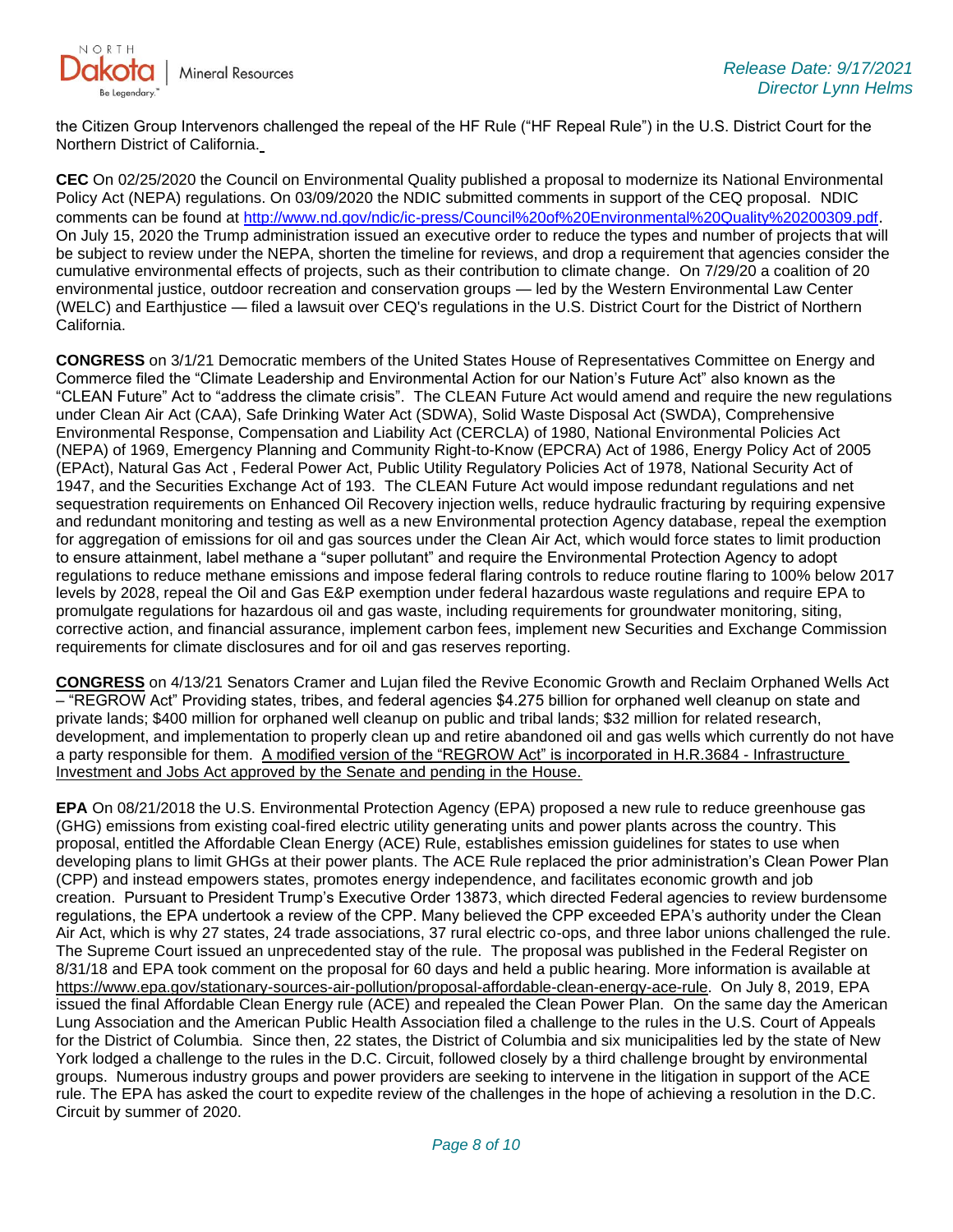

**EPA** On 6/3/16 the final rule proposing a suite of changes to Clean Air Act permitting requirements for new and modified emissions sources in the oil and natural gas industry was published in the Federal Register. On 6/29/16 the NDIC decided to file a Petition for Review with the US Appeals Court for the District of Columbia to defend the state's sovereign jurisdiction over oil and gas regulation. Thirteen other states have joined this effort. North Dakota declined the standard offer to explore settlement through the court's mediation program.

The proposed actions and NDIC comments are as follows:

- Proposed New Source Performance Standards Docket ID number EPA-HQ-OAR-2010-0505. NDIC comments can be found at<http://www.nd.gov/ndic/ic-press/EPA-HQ-OAR-2010-0505.pdf>
- Draft Control Techniques Guidelines Docket ID number: EPA-HQ-OAR-2015-0216. NDIC comments can be found at<http://www.nd.gov/ndic/ic-press/EPA-HQ-OAR-2015-0216.pdf>
- Proposed Source Determination Rule Docket ID number: EPA-HQ-OAR-2013-0685. NDIC comments can be found at<http://www.nd.gov/ndic/ic-press/EPA-HQ-OAR-2013-0685.pdf>
- Proposed Federal Implementation Plan for Implementing Minor New Source Review Permitting in Indian Country – Docket ID number: EPA-HQ-OAR-2014-0606. NDIC comments are at <http://www.nd.gov/ndic/ic-press/EPA-HQ-OAR-2014-0606.pdf>.

North Dakota et al. and EPA have filed motions to govern further proceedings and briefing schedules. On 3/28/17 President Trump issued an executive order which in part directs "The Administrator shall review the final rule entitled "Oil and Natural Gas Sector: Emission Standards for New, Reconstructed, and Modified Sources," 81 Fed. Reg. 35824 (November 3, 2016), and any rules and guidance issued pursuant to it, for consistency with the policy set forth in section 1 of this order and, if appropriate, shall, as soon as practicable, suspend, revise, or rescind the guidance, or publish for notice and comment proposed rules suspending, revising, or rescinding those rules." On 4/7/17 EPA filed a motion to hold the cases in abeyance. On 6/8/17 the NGO environmental groups challenged EPA's November 5th decision to issue a 90 day stay of the Rule's upcoming implementation dates. The NGOs argue that EPA's justifications for its stay (onerous implementation costs and excessive state administrative burdens) of the Rule were already raised and rejected by EPA during EPA's original rulemaking and that the requirements of a "judicial stay" are not met. The NGO's action is a new case, filed in the D.C. Circuit. They have also filed an emergency motion asking the Court to immediately vacate EPA's decision. On November 3 the DC Circuit court issued a 2:1 decision granting the NGO petition and vacating EPA's 90 day stay of the rule. North Dakota filed an amicus brief in support of the EPA stay. On 7/13/17 the same DC Circuit court granted an EPA motion to recall the mandate and granting 14 days for then EPA to seek reconsideration or review by the full court. API and WVA along with other states filed petitions for rehearing en banc, but on 8/10/17 the entire DC Circuit issued an order denying the API and WVa et al States petitions. EPA now proposes a 2-year stay of certain provision in the oil and gas NSPS. North Dakota filed comments on 8/9/17 in support of the proposed 2-year stay. On 11/8/17 EPA published a Federal Register notice request for supplemental comments relating to the current Administration's efforts to change course on the oil and gas sector methane regulations put in place by the Obama Administration. North Dakota did not submit additional comment to EPA because the North Dakota comments submitted on 8/9/17 correctly advocate that EPA's rationale for the two year stay also justifies outright repeal of the original Rule, so it justifies a two year stay. On 9/11/18 EPA proposed targeted improvements to the 2016 New Source Performance Standards for the oil and gas industry that streamline implementation, reduce duplicative EPA and state requirements, and significantly decrease unnecessary burdens on domestic energy producers. This oil and gas targeted improvements package is expected to save up to approximately \$484 million in regulatory costs from 2019 – 2025 or \$75 million annually. NDIC comments can be found at<http://www.nd.gov/ndic/ic-press/EPA-HQ-OAR-2017-0757.pdf>. On 9/14/20 EPA's final Methane Rule was officially published in the Federal Register, making the rollback effective. On the very same day, a group of states filed a new lawsuit in the D.C. Circuit asking the court to review EPA's new methane regulations. A number of environmental groups followed suit the next day, asking the court to put an emergency halt to the rule. On 9/17/20 the D.C. Circuit issued an administrative stay, which temporarily freezes the EPA's rollback from taking effect while the court considers a long-term suspension of the rule. The court's order states that the administrative stay "should not be construed in any way as a ruling on the merits." On 10/14/20 North Dakota moved to intervene and on 1/22/21 filed a brief in support of the 2020 rule and requesting dismissal of petitioner's claims.

5/14/21 EPA is taking the first step to develop a proposed rule to reduce methane and other harmful pollutants from new and existing sources in the oil and natural gas industry. Today's actions are in response to President Biden's Executive Order 13990. "As we move forward to reduce pollution from oil and gas operations, it is vitally important to hear from all stakeholders, including those from impacted communities and industry," said EPA Administrator Michael S. Regan. President Biden's Executive Order "Protecting Public Health and the Environment and Restoring Science to Tackle the Climate Crisis" called on EPA to consider issuing a proposed rule by September 2021 to strengthen standards for